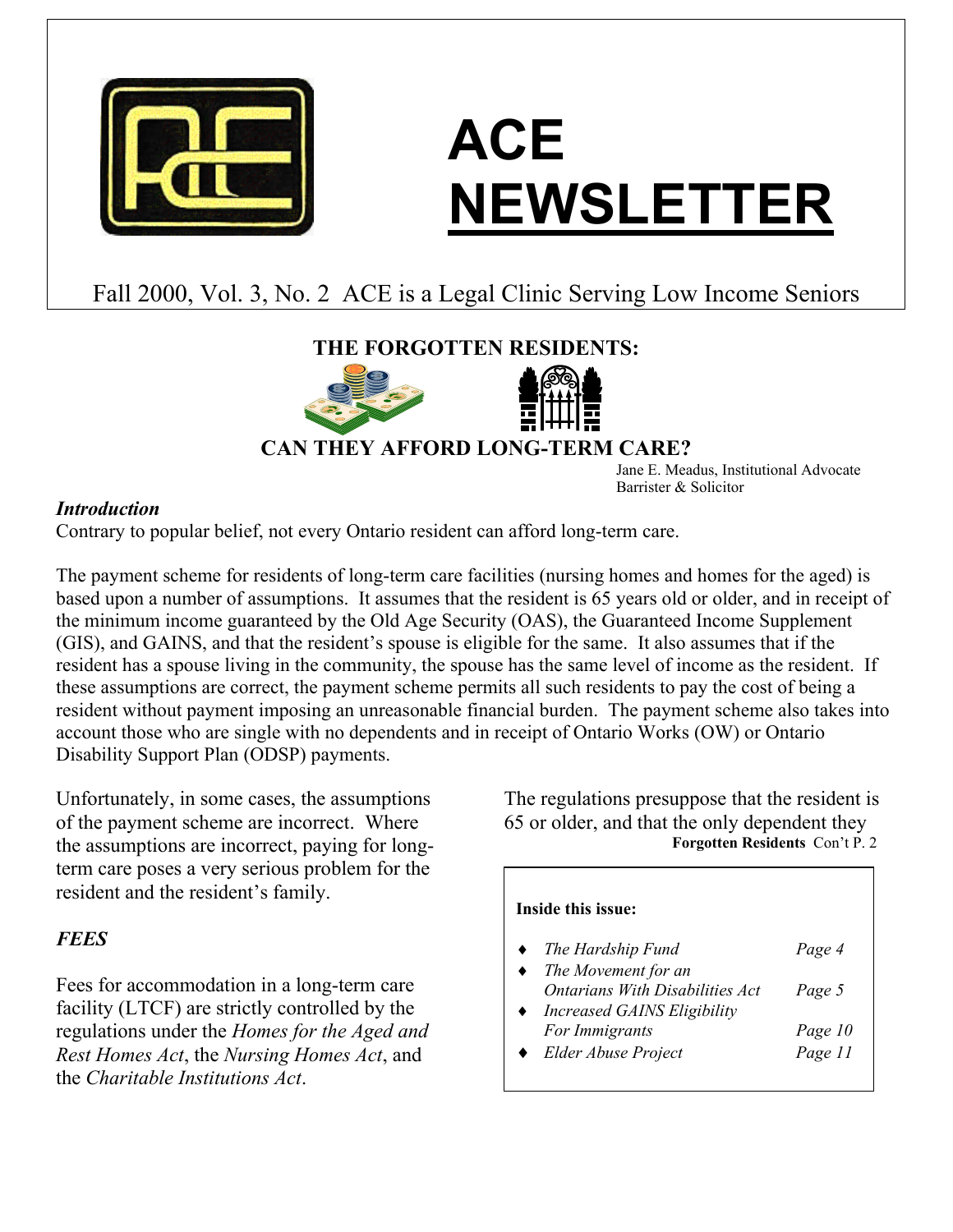### **Forgotten Residents** Con't From P. 1

might have is a spouse, who is also 65 years old or older. Unfortunately, this is not always the case. Many residents are under the age of 65 and, in fact, a resident might be as young as 18 years old. Persons afflicted with chronic illnesses, such as Parkinson's disease, early onset Alzheimer's disease and multiple sclerosis, to name a few, may find themselves living in a LTCF at an age much below 65, due to the scarcity of group homes and other alternative housing arrangements. These residents may have spouses and other dependents living in the community who are also not 65 years old or older.

Accommodation fees in LTCFs are set annually. Residents in ward accommodation may apply for a rate reduction based upon income. Those in receipt of OAS, GIS and GAINS only (as well as those receiving OW or ODSP payments) will have their accommodation rate reduced to ensure that they have at least \$112.00 per month for personal use after paying for accommodation.

If the resident has a spouse in the community and they are both receiving OAS, an application may be made for "involuntary separation" under the *Old Age Security Act* to entitle them to be treated as singles for the purpose of OAS, GIS and GAINS.

An application may also be made to the Ministry of Health and Long-Term Care (the "Ministry) for an "exceptional circumstances" reduction to reduce the accommodation fee by an additional \$152.08 where one spouse remains in the community. This amount must be given to the spouse living in the community, or the reduction will be terminated. Other than this, any reduction is based solely on the income of the resident, with no recognition of the existence of dependents or any debts. This may create a financial crisis when spouses are

not over 65 and in receipt of the maximum pension or when there are children.

### *THE POLICY*

Income is not part of the eligibility criteria for admission to LTCFs and cannot be used as a reason to deny an application (despite the fact that some facilities continue to income test). There is no asset testing and the intent is that assets, including savings, do not have to be depleted to pay fees in a LTCF.

The *Long-Term Care Facility Program Manual* prepared by the Ministry sets out the policies which LTCFs must follow, including policies regarding rate reductions. The policy outlined in the section entitled "Exceptional Circumstances Reduction" states that the regulation ensures that:

*"… 2. Spouses (including those spouses who reside in the same room in a LTCF) will not be forced to legally separate in order to improve their financial position.* 

> *3. Relief is provided to eligible spouses in the community."*

( from *Long-Term Care Facility Policy Manual: Implementation Copy*, Ministry of Health and Long-Term Care, as amended, 0607-01, at page 1) **Residents** Con't P. 3

The **Advocacy Centre for the Elderly (ACE)** is a legal clinic for low income seniors 60 years of age and over, funded by Legal Aid Ontario. ACE is incorporated as a non-profit corporation under the name "Holly Street Advocacy Centre for the Elderly Inc.".

**Charitable Registation No. 0800649-59** 

| <b>ACE Chairperson:</b><br><b>Executive Director:</b>       | Linda Hayes<br>Judith A. Wahl<br>George T. Monticone |  |  |
|-------------------------------------------------------------|------------------------------------------------------|--|--|
| Newsletter Editor:                                          |                                                      |  |  |
| All submissions to <b>ACE</b> Newsletter should be made to: |                                                      |  |  |
| The Editor                                                  |                                                      |  |  |
|                                                             | <b>ACE Newsletter</b>                                |  |  |
|                                                             | Advocacy Centre for the Elderly                      |  |  |
| 2 Carlton Street, Suite 701                                 |                                                      |  |  |
| Toronto, Ontario M5B 1J3                                    |                                                      |  |  |
| Telephone:                                                  | $(416)$ 598-2656                                     |  |  |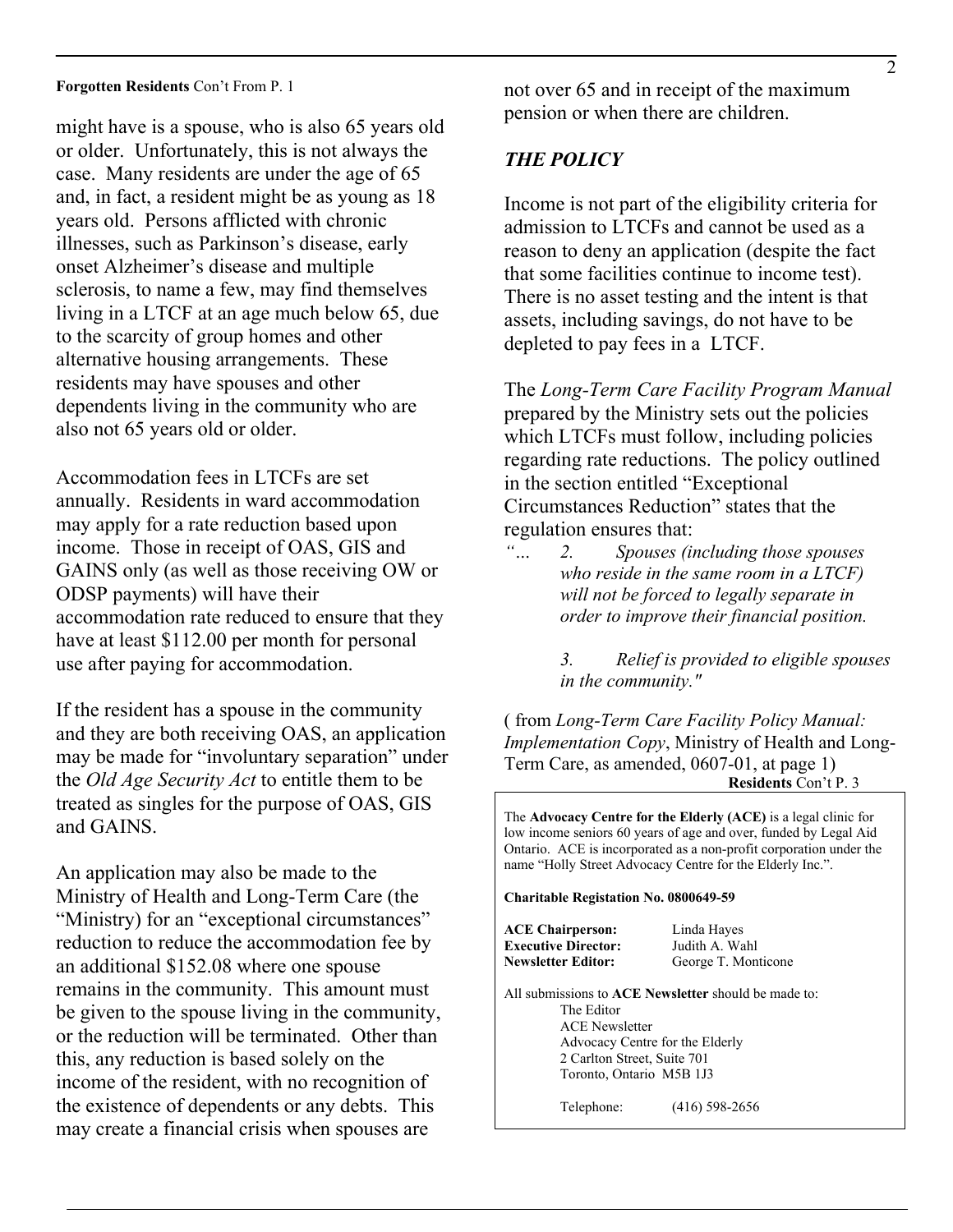### **Residents** Con't From P. 2

do not support this policy, leading to undue hardship, stress and poverty in cases where they do not meet the above-noted income assumptions. Admission may, in fact, not take place as families cannot get information prior to admission as to how their situation will be dealt with by the Ministry. Applications for ODSP may not be appropriate until after admission and take many months to review and approve. Many individuals do not enter LTCFs because they feel they cannot afford to, endangering their own health as well as the well-being of their families.

### *THE PROBLEM*

The situation of a 58 year old wife and a 65 year old husband who requires admission to a LTCF illustrates the problems created under the current payment scheme. The husband has an income of \$1,500.00 per month from CPP, OAS, GIS and company pensions. The wife worked in the home all her life raising her children and caring for her ill husband. They live in rural Ontario, and own a home with mortgage payments of \$600 per month. They also own a car and have other household expenses. The wife has moderate health problems but is not disabled. The husband is admitted to a LTCF. The husband does not qualify for a rate reduction as his income is more than \$1308.89 plus \$112.00 per month. The rate is reduced by \$152.08 because the resident has a spouse in the community. This results in the husband having \$112.00 per month comfort allowance, and the wife having \$233.19 for all her expenses.

An application for involuntary separation is not a solution as this would mean they are treated as single individuals and the husband's GIS would be reduced. (The wife is not eligible for anything in any event, including spousal

allowance, as she is not yet 60.) The wife is not Unfortunately, the regulations regarding rates disabled and would not qualify for ODSP. (If she met the disability criteria, she should be eligible for ODSP as the spouse in the facility should be deemed as no longer part of the family unit.)

> Involuntary separation status would also not help if the wife was between age 60 and 64 and in receipt of the spouse's allowance. The maximum rate per month is \$752.44 (less than a single over 65) and if treated as single, she would lose her entitlement completely.

> In this case, the wife is not eligible for OW as the family income of \$1500.00 per month is too high. There is no such thing as involuntary separation for the purpose of OW. Spouses are often advised that they have to "legally separate" from their husband to be eligible for OW benefits. (If she were eligible, a lien might be put on her home, she may have to sell the car, use all her savings and participate in Workfare.)

> If the wife is unable to find work, she is pushed into poverty and possibly bankruptcy. If she has to sell her car, she may have to move, may not be able to visit her husband, shop for groceries, etc. She may have nowhere to live, given high rent costs and the scarcity of lowincome housing.

> Interestingly, if the wife was admitted into a LTCF, the exceptional circumstances reduction would reduce her fees to \$0.00 as she has no income. Unfortunately, this application is often not completed and the facility may try to require the spouse to be responsible for the payments. There is no requirement for a party other than the resident to pay the fees and no agreement should be signed to the contrary.

What can be done to solve the problem faced by the couple in this example? **Residents** Con't P. 5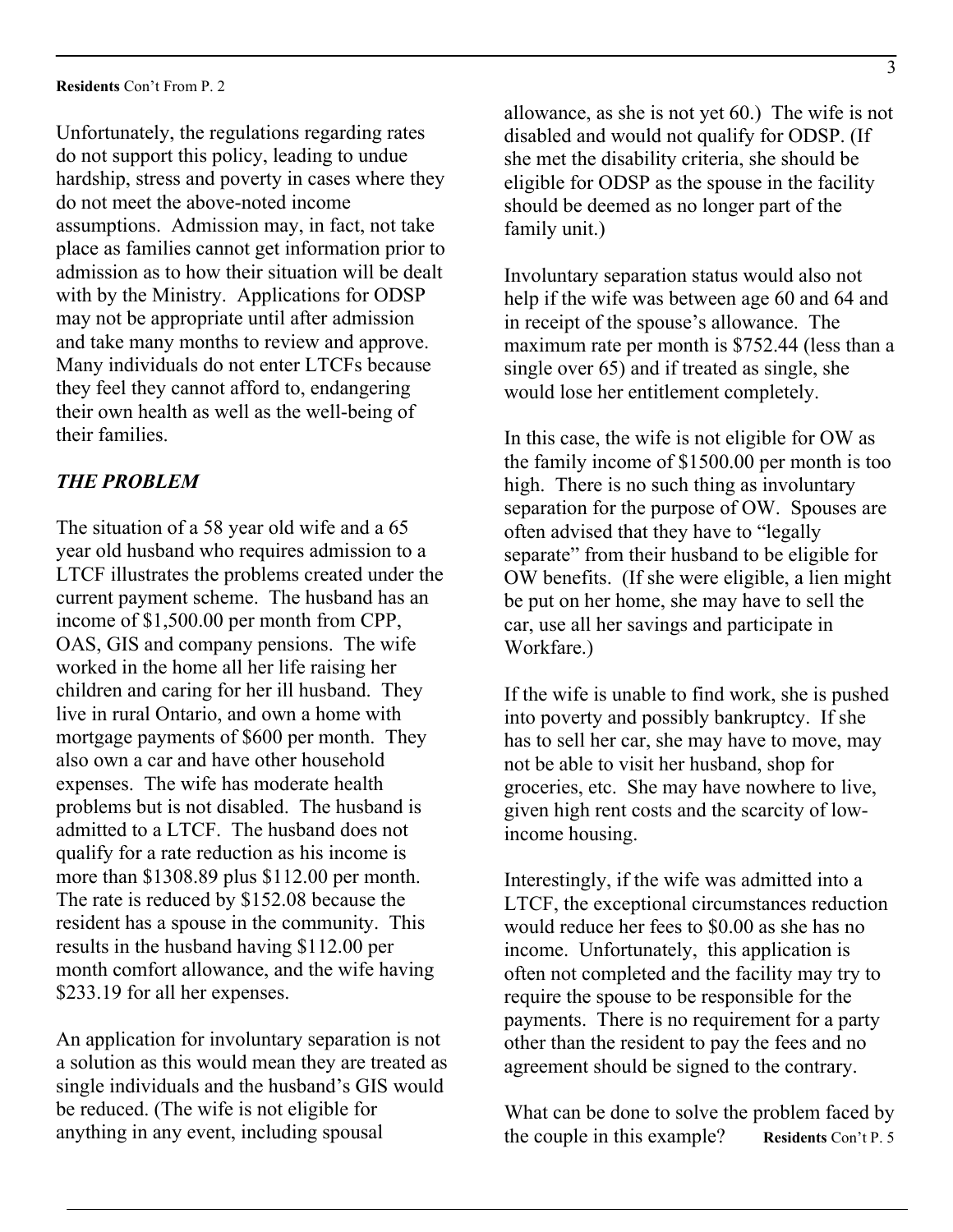

### **THE HARDSHIP FUND: Another Source of Funding for Medically Based Items**  By Lana Kerzner, Barrister & Solicitor

The Advocacy Centre for the Elderly receives **Hardship Fund?** many calls from low-income seniors who are in desperate need of various items such as hearing aids, wheelchairs and respiratory supplies. Unfortunately, the costs of these items may be prohibitive in relation to the caller's fixed income. While the Assistive Devices Program of the Ontario Ministry of Health and Long-Term Care does provide some financial assistance for equipment and supplies, it does not cover the entire cost of most items.

One option for seniors who find themselves in this predicament is to seek funding through the City of Toronto "Hardship Fund". Seniors living outside Toronto should make inquiries with their local municipality to see if similar with their local municipality to see if similar<br>funding on the means test calculation,<br>funding may be granted to cover the entire-

### *What is the Hardship Fund?*

Toronto City Council has established a fund to assist persons on a hardship basis. The fund is entirely a municipal expenditure and is only available to individuals who live in Toronto. It is intended to meet the medically based needs of individuals where the cost of the items would cause undue financial hardship. The fund provides short term emergency funding in most cases, but does have the flexibility to provide funds over a longer period of time when needed.

Examples of the types of items that may be covered by the Hardship Fund are wheelchairs, scooters, respiratory devices, prosthetic devices, ostomy supplies, canes, walkers and hearing aids. A number of items are not covered.

These include air conditioners, crutches, exercise equipment, dental treatment and dentures. Nevertheless, some dental services, including dentures, are provided to seniors through the City of Toronto Department of Public Health Seniors' Dental Clinics.

## **Who is eligible to receive assistance from the**

An individual must be financially eligible and live in Toronto to receive funding. A budgetary means test determines financial eligibility and is based on a number of factors. Family income, assets and shelter costs are considered. In addition, the cost of the item for which funding is requested is also relevant. The means test seeks to determine whether the individual will have enough financial resources to purchase the item in question. The budgetary means test is done on an item by item basis. If an individual requires more than one item, the ability to purchase each item will be assessed separately.

funding may be granted to cover the entire cost of an item or part of the cost, or it may not be granted at all. The decision to grant or refuse funding appears to be very flexible. Discretion and judgment are factors in determining eligibility. There is a list of the types of items for which funding may be granted, and there are limits on the amount that can be granted for each type. **Fund** Con't P. 9

> *Advocacy Centre for the Elderly Annual General Meeting*  Thursday, October 26, 2000, 7:00 p.m *Introducing ACE's Video on*  **Powers of Attorney**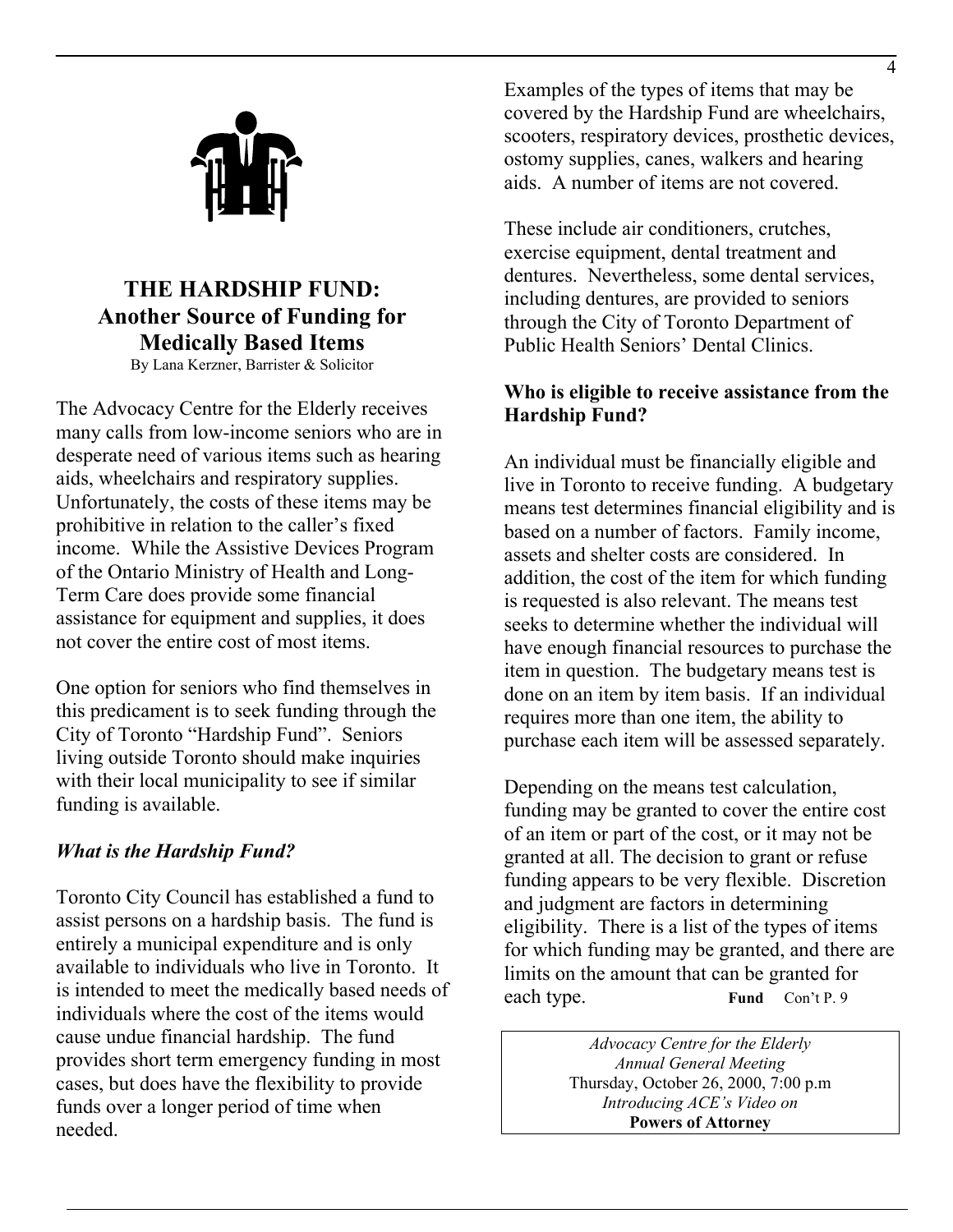### *THE MOVEMENT FOR AN ONTARIANS WITH DISABILITIES ACT*

By Graham Webb, Barrister & Solicitor



There has been a concerted effort within the past five years to persuade the government of Ontario to enact an *Ontarians with Disabilities Act.* This effort enjoys a broad base of support, led by the *ODA Committee*. Many of the problems facing younger persons with disabilities also face older persons with disabilities. For this reason it is important for seniors to support passage of this Act.

### *Who is the ODA Committee?*

The *ODA Committee*, an informal group of consumers, leads the movement for accessibility legislation.

The *ODA Committee* is an extremely unusual group, because it does much work but has no formal organization. It is not incorporated, and has neither separate legal personality nor any legal standing. It has no by-laws, rules, or membership dues. It does not fund-raise, and collects no money. It does not issue tax receipts, and has no tax or charitable status. In fact, if anyone should offer money to the *ODA Committee,* as this writer has done, it would be promptly turned away. Everyone who participates in the *ODA Committee* does so purely as a volunteer. Everyone who does any work in the movement for an *Ontarians with Disabilities Act* does so without any payment, remuneration, or expectation of reward, other than the greater public good of achieving accessibility legislation for all Ontarians.

The *ODA Committee*, includes people from all walks of life, with diverse abilities, opinions,

and interests. They are drawn together by a single goal - to make Ontario more accessible for everyone. They are the mainstream of Ontario.

### **What is an** *Ontarians with Disabilities Act?*

An *Ontarians with Disabilities Act* would create a barrier-free environment for all Ontarians. According to a resolution unanimously passed by the Ontario legislature on October 29, 1998, an *Ontarians with Disabilities Act* would ensure persons with disabilities the right to fully participate in all aspects of life in Ontario based on individual merit. It would supersede all other laws that conflict with it or provide lesser protection (including the *Ontario Human Rights Code*). **Disabilities Act** Con't 7

**Resident** Con't From P. 3

### *THE SOLUTION*

The answer is to amend the payment scheme regulation so that it is the same as that for chronic care facilities. On January 1, 1997, the regulations to the *Health Insurance Act* were amended regarding fees in chronic care facilities and for those awaiting placement in chronic care or LTCFs ("ALC" patients).

The changes harmonized the rate for ward accommodation in chronic care and LTCFs. Effective July 1, 2000 the rate for ward accommodation is the same as that in LTCFs, \$1,308.89 per month, with a reduction to \$890.89 for those receiving only OAS, GIS and GAINS and a potential further reduction of \$154.08 for a spouse residing in the community. However, the chronic care regulations differ in that they recognize that residents and their spouses might be under age 65, and that there may be dependent children. An exemption based upon the income of the individual and his or her dependents is available, as follows: **Residents** Con't P. 6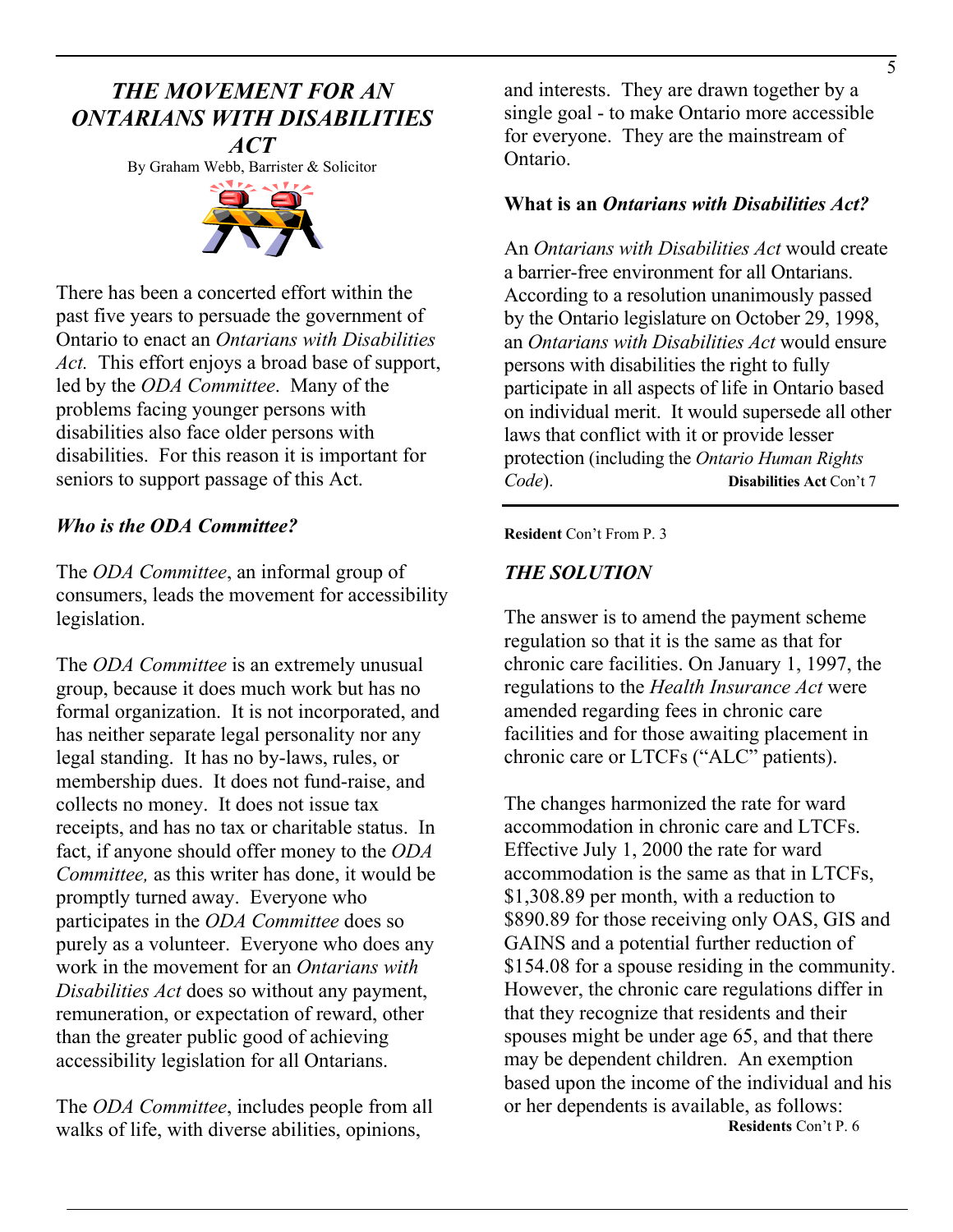| <b>NEW EXEMPTION LEVELS BASED ON</b><br><b>MONTHLY FAMILY INCOMES</b> |                       |                          |                     |  |
|-----------------------------------------------------------------------|-----------------------|--------------------------|---------------------|--|
| <b>Family Size</b>                                                    | <b>Full Exemption</b> | <b>Partial Exemption</b> | <b>No Exemption</b> |  |
| One Dependent                                                         | $$3016$ or less       | $$3,017 - $6,942$        | $$6,943$ or more    |  |
| Two Dependents                                                        | \$3,448 or less       | $$3,449 - $7,374$        | \$7,375 or more     |  |
| Three Dependents                                                      | \$3,841 or less       | $$3,842 - $7,767$        | \$7,768 or more     |  |
| Four or More                                                          | $$4,192$ or less      | $$4,193 - $8,118$        | \$8,119 or more     |  |

(as of July 1, 2000 from Appendix 1 to Memorandum to Chief Executive Officers & All Public and Private Chronic Care Units/Hospitals, from John King, Assistant Deputy Minister, Ministry of Health and Long-Term Care, Re: Hospital Chronic Care Copayment Information, dated May 16, 2000)

In our example, the husband in a chronic care facility would pay \$0.00, while his fee in a LTCF would be \$1,154.81

It is also interesting to note that in the Hospital Chronic Care Co-Payment Questions and Answers, a further deduction is contemplated as follows:

- *19Q. What can be done if the patient, because of legitimate financial difficulties, is unable to afford the assessed co-payment?*
- *19A. Hospitals should deal with cases where extenuating circumstances of financial problems make it difficult to pay the copayment, and they can use discretion in how the patient's assessed co-payment is resolved. The Chief Executive Officer or his/her designate should make this decision.*

(from *Hospital Chronic Care Co-Payment Questions and Answers*, Ministry of Health & Long-Term Care, Health Care Programs – Hospitals, July 1, 2000 at page 19).

While the Ministry of Health and Long-Term Care has similar authority regarding LTCF rates, this is not readily apparent in the regulations or other materials and most people are unaware they can make such a request. Even when such requests are granted, however, they are rarely as generous as the system available in chronic care.

### *CONCLUSION*

We owe it to this forgotten segment of the population to advocate for changes to the regulations to ensure that there are no barriers to admission to LTCFs based upon income. These residents and their families should not be left to face undue hardship and stress at an already difficult time. While we understand that the government intends to replace the many pieces of long-term care facility legislation with one comprehensive act in the future, we do not know when that will take place or what changes will be made. Given the seriousness of the problem, it is important that we bring this issue to the attention of the government and request immediate changes. However, until those amendments are made, when these situations arise, every effort should be made to advocate with the Regional Director to ensure that accommodation rates are reduced for residents of long-term care facilities in the same manner as would be available if they were residents of chronic care facilities. ♦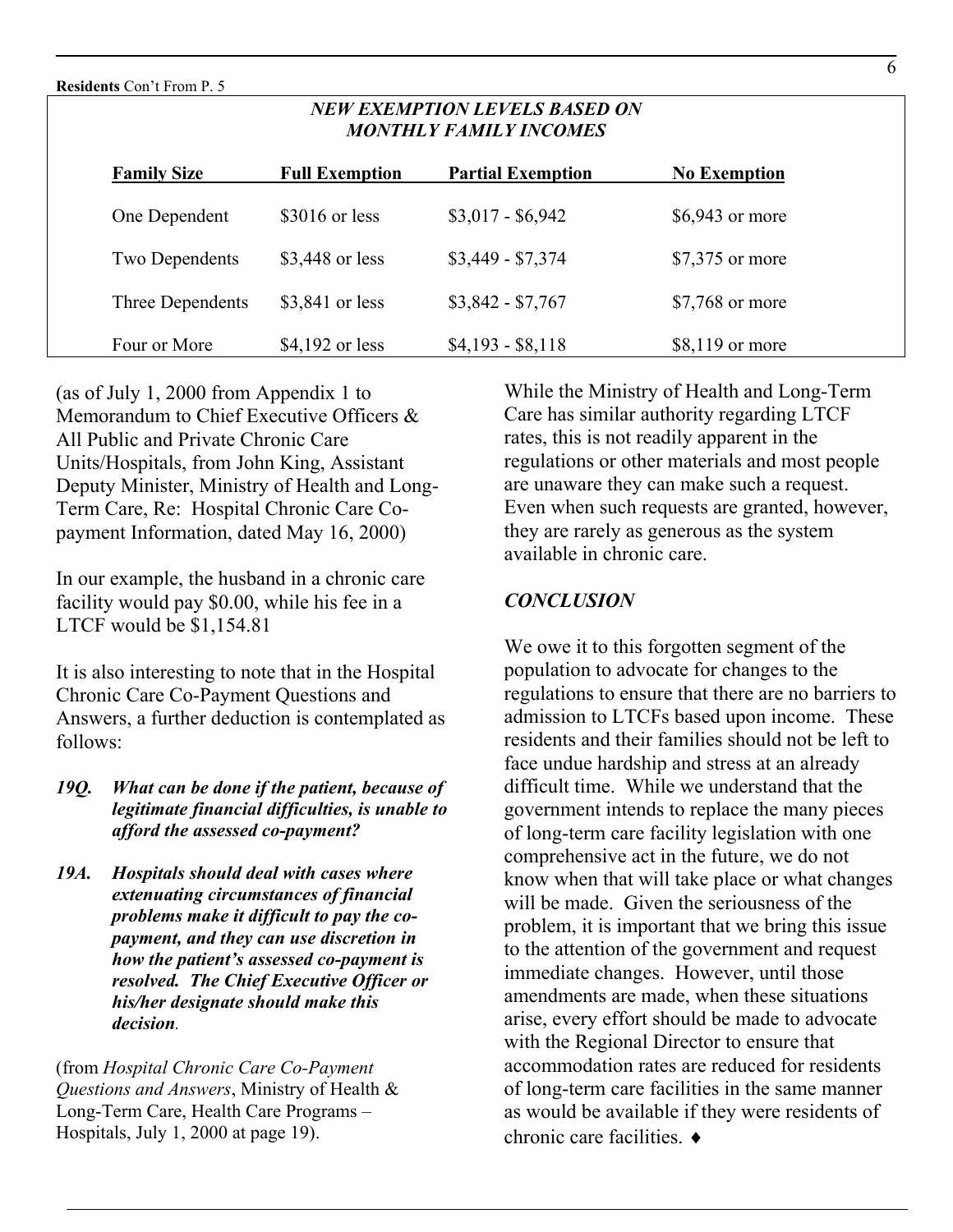An *Ontarians with Disabilities Act* would (1) require all government entities, public premises, companies and organizations to be made fully accessible through the removal of existing barriers and preventing the creation of new ones, within strict time frames; (2) require that goods, services and facilities are fully usable by persons with disabilities, and are designed to reasonably accommodate the needs of persons with disabilities; (3) require public and private employers to take proactive steps to achieve barrier-free workplaces within prescribed time limits; (4) have a prompt and effective enforcement process; (5) allow regulations on an industry-by-industry and sector-by-sector basis, with input from both consumers and providers; (6) have a strong education and information program; (7) promote new adaptive technologies and services for persons with disabilities; and (8) require full accessibility as a condition of any government purchase or funding.

An *Ontarians with Disabilities Act* would apply to all provincial and municipal governments, and to all public and private organizations (including private businesses) that are subject to the laws of the province of Ontario. It would apply without restriction to all types of activities, products, facilities, services, and other opportunities and to all types of barriers that prevent persons with disabilities from fully participating equally with non-disabled persons. It would benefit persons of all ages with disabilities of all types including, for example, communication and speech impairments, learning disabilities, mobility disabilities, AIDS, kidney disease and other invisible disabilities, multiple sclerosis, deafness and hearing loss, blindness and visual impairment, neurological disorders, traumatic brain injury, psychiatric and mental illness, and diabetes. An *Ontarians with Disabilities Act* would erase all arbitrary boundaries and artificial distinctions in the arena of public access to public resources.

### **Disabilities Act** Con't From P. 5 Seniors need an *Ontarians with Disabilities Act*

7

There are two types of people: (1) those who are disabled, and (2) those who are not disabled, yet. Both would benefit equally from an *Ontarians with Disabilities Act.*

Younger people that have encountered disabilities early in life have a remarkable ability to learn adaptive mechanisms at an early age. Those of us that have been healthy until late in life do not necessarily have the same adaptive ability. An effective *Ontarians with Disabilities Act* is especially important for the growing population of seniors that encounter some form of disability later in life, when selfadaptive mechanisms are not enough to let us continue to participate in Ontario life to the extent that our other abilities and merits would allow.

Isolation is the enemy of healthy aging. Older adults want to be able to continue to participate with their families and communities as late in life as possible. Without a strong societal commitment to public accessibility measures, a relatively minor disability encountered late in life may have the devastating effect of isolating an otherwise fully functional older adult, masking that person's many other abilities, and preventing that person from continuing to fully participate in the life of their family and community.

Seniors, disabled or not, should have a special commitment to the enactment of an *Ontarians with Disabilities Act,* since it is one of the best ways to ensure life long participation in all aspects of life to the full extent of one's individual abilities. It would help overcome ageist attitudes, policies, and practices that work against all older adults. **Disabilities Act** Con't P. 8

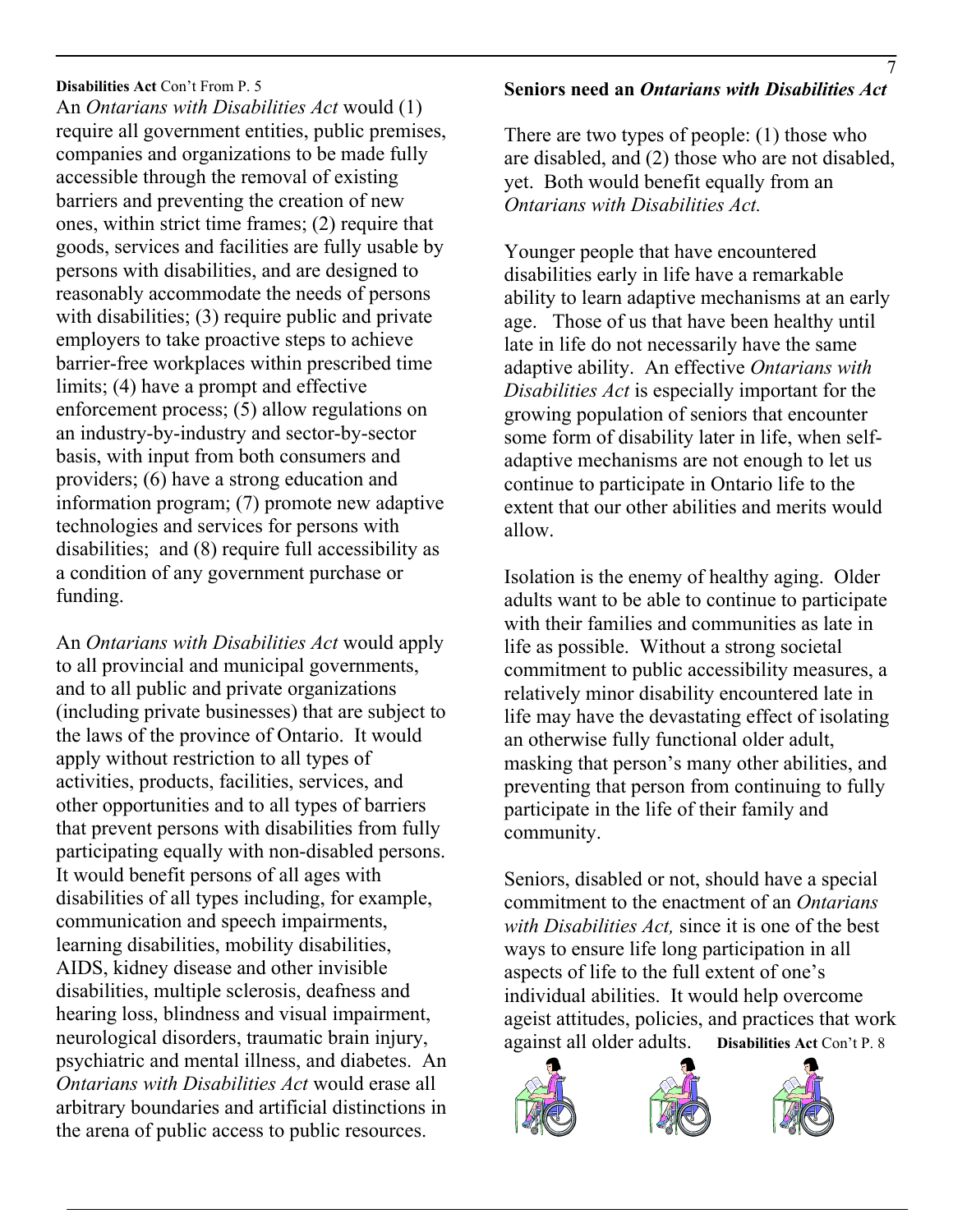### **Disabilities Act** Con't From P. 7

### **What is happening with an** *Ontarians with Disabilities Act?*

Ontario does not have an *Ontarians with Disabilities Act,* yet, although public pressure for one is rapidly mounting.

In 1995, then opposition leader Mike Harris promised in writing to enact an *Ontarians with Disabilities Act*, if elected, within the first term of office. Draft legislation was brought forward, but withdrawn for further consultation. Now, well into a second term, an *Ontarians with Disabilities Act* has still not yet been passed. Premier Harris and The Ontario Minister of Citizenship and Culture Helen Johns state that the government of Ontario entirely met that public commitment in the last parliament by the introduction of legislation that was withdrawn without being passed.

Liberal M.P.P. Steve Peters has lead open public consultations throughout Ontario on the proposed *Ontarians with Disabilities Act. Powers of Attorney Video* 

The Honourable Helen Johns is presently conducting closed-door, private consultations on accessibility legislation for the government of Ontario. In a September 8, 2000, meeting with the *ODA Committee* she said that she remains committed to the principles of the October 29, 1998 resolution of the Ontario legislature, and that she plans to release an action plan during this session of the legislature. However, the Minister also expressed concerns about the cost of accessibility measures and other matters, and has not publicly said what an action plan is likely to contain.

### *What needs to be done?*

The *ODA Committee* has been active and resourceful in advocating for an effective *Ontarians with Disabilities Act.*

The Committee recommends that all Ontarians take an active interest in this timely and important issue. They suggest practical steps such as telephoning the office of the Premier of Ontario, in a "Call Mike" campaign, to ask why the passage of an *Ontarians with Disabilities Act* is taking so long. Widely based, wellinformed, and active public support for an *Ontarians with Disabilities Act* will help bring about effective accessibility legislation sooner rather than later.

Information about the *ODA Committee* and its activities may be found at the *ODA Committee* website at [www.indie.ca/oda](http://www.indie.ca/oda). The *ODA Committee* may be reach at (416) 480-7686, by fax at (416) 480-7014, by e-mail to Marg Thomas at [thomasm@east.cnib.ca](mailto:thomasm@east.cnib.ca), and TTY care of Susan Main at (416) 964-0023 X343. There is also a list of regional contacts available at the ODA Committee website. ♦



*The Advocacy Centre for the Elderly will be presenting for the very first time a new video on Powers of Attorney at the Annual General Meeting, Thursday, October 26, 2000, 7 p.m. at the ACE office. The video will be available to purchase on that evening at a special introductory price.* 

*Arrangements for advertising and distribution are still in the planning stages – but watch for the announcement! The video portrays three common scenarios where problems can arise and provides commentary on the law.*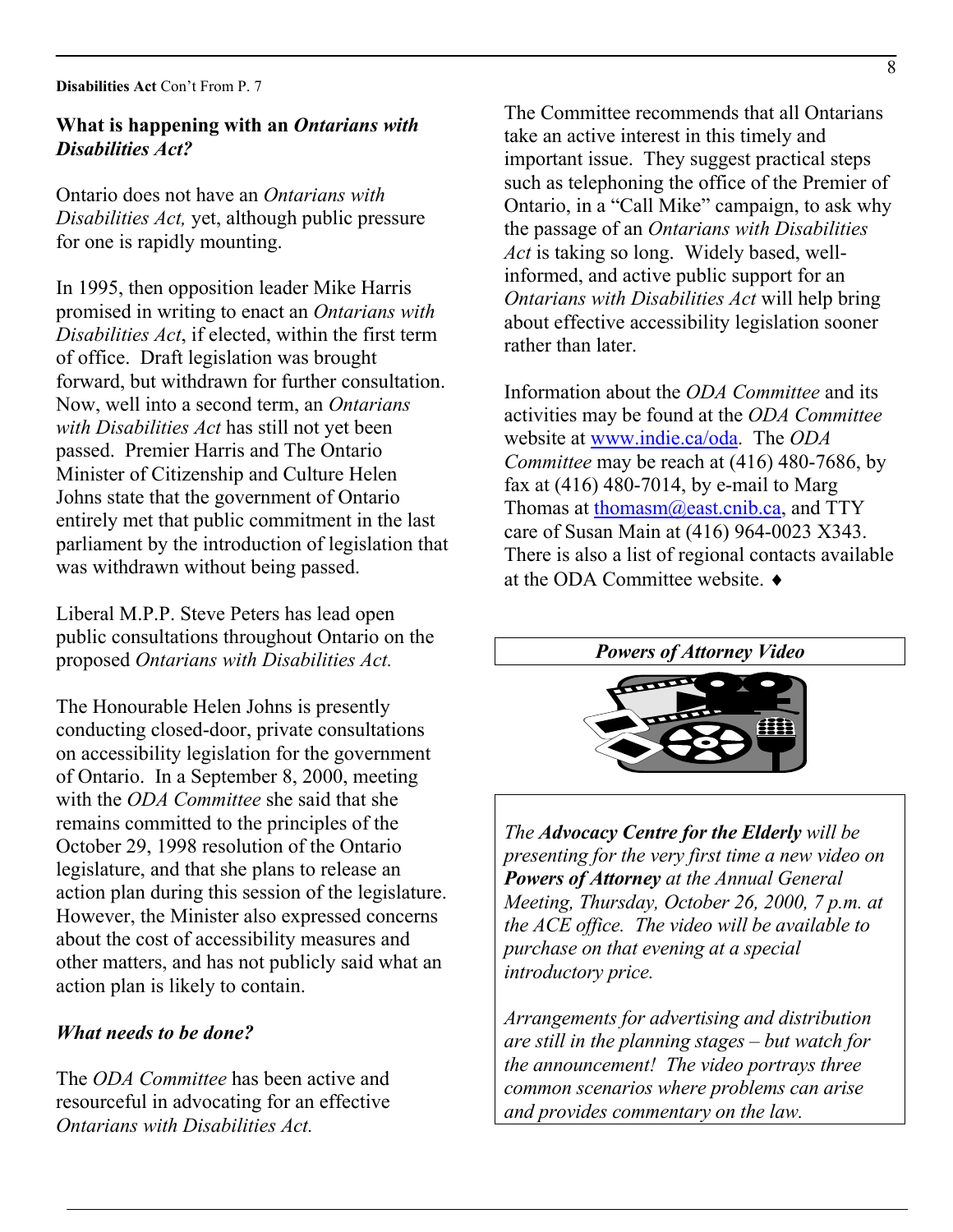### **Funds** Con't From P. 4 *How to apply for Hardship Funds*

Toronto residents can apply for hardship funding at their local social services office. The phone number of the local office can be found in the Government Blue Pages of the phone book under "social services-social assistance offices". An individual's local office is determined by their postal code. Anyone seeking funding should call their local office and advise that they would like to apply for money under the Hardship Fund. They will then go through the intake process at that office. The local office will make an appointment with the caller. The caller must provide the following information and documents to process the application:

- 1. verification of all income received, such as pay stubs and evidence of government benefit payments;
- 2. verification of all assets (it is important to bring an updated bank book);
- 3. verification of all shelter costs;
- 4. verification, from the supplier, of the cost of the item for which funding is being sought (if the item requires a prescription, the prescription will be needed as well).

Applications are made for each item separately. Often the need for funding for a given item is not ongoing and only requires one payment. If, however, the need for items is ongoing, such as for incontinence supplies, an individual normally has to re-apply each month for the necessary funding to cover that month.

### *What to do if funding from the Hardship Fund is denied*

If an application for hardship funds is rejected, there are at least two avenues of review. The applicant can request an Internal Review. The review request must be in writing and should include a statement asking for a review and, where possible, the reasons for disagreement

with the decision. The applicant should keep a copy of the review request. A request for an Internal Review must be made within ten (10) calendar days from the day an individual is notified of the rejection.

If the Internal Review is unsuccessful, a request can be made for a review by the Decision Review Committee. This is supposed to be an independent and impartial review of the decision of the local office. A request must be submitted within thirty (30) days of the Internal Review decision. A written request form should be completed and forwarded to the Decision Review Committee. Only the individual file and documents are reviewed by the Decision Review Committee. Decisions reached by the Decision Review Committee are final and cannot be appealed.

The information regarding deadlines was obtained in a City of Toronto Policy Statement dated March, 2000 entitled "Internal Review and Appeals Process" (obtained from the City of Toronto website cited below). However, the writer was told when making enquiries at the Social Services Client Service and Information Unit that there are no firm deadlines for asking for an Internal Review or review by the Decision Review Committee. In light of this conflicting information, it is best to stay within the deadlines. However, if either of the deadlines is missed, it is still worth seeking the Internal Review or review by the Decision Review Committee. Neither the Internal Review nor Decision Review process involve oral hearings and so the individual does not appear in person.

### *For More Information*

For more information about the Hardship Fund, contact: Toronto Social Services Client Service and Information Unit 12<sup>th</sup> floor, Metro Hall, Station 1123 55 John Street, Toronto M5V 3C6

Telephone: (416) 392-2956

Web site: [www.city.toronto.on.ca/social](http://www.city.toronto.on.ca/social) services  $\triangleleft$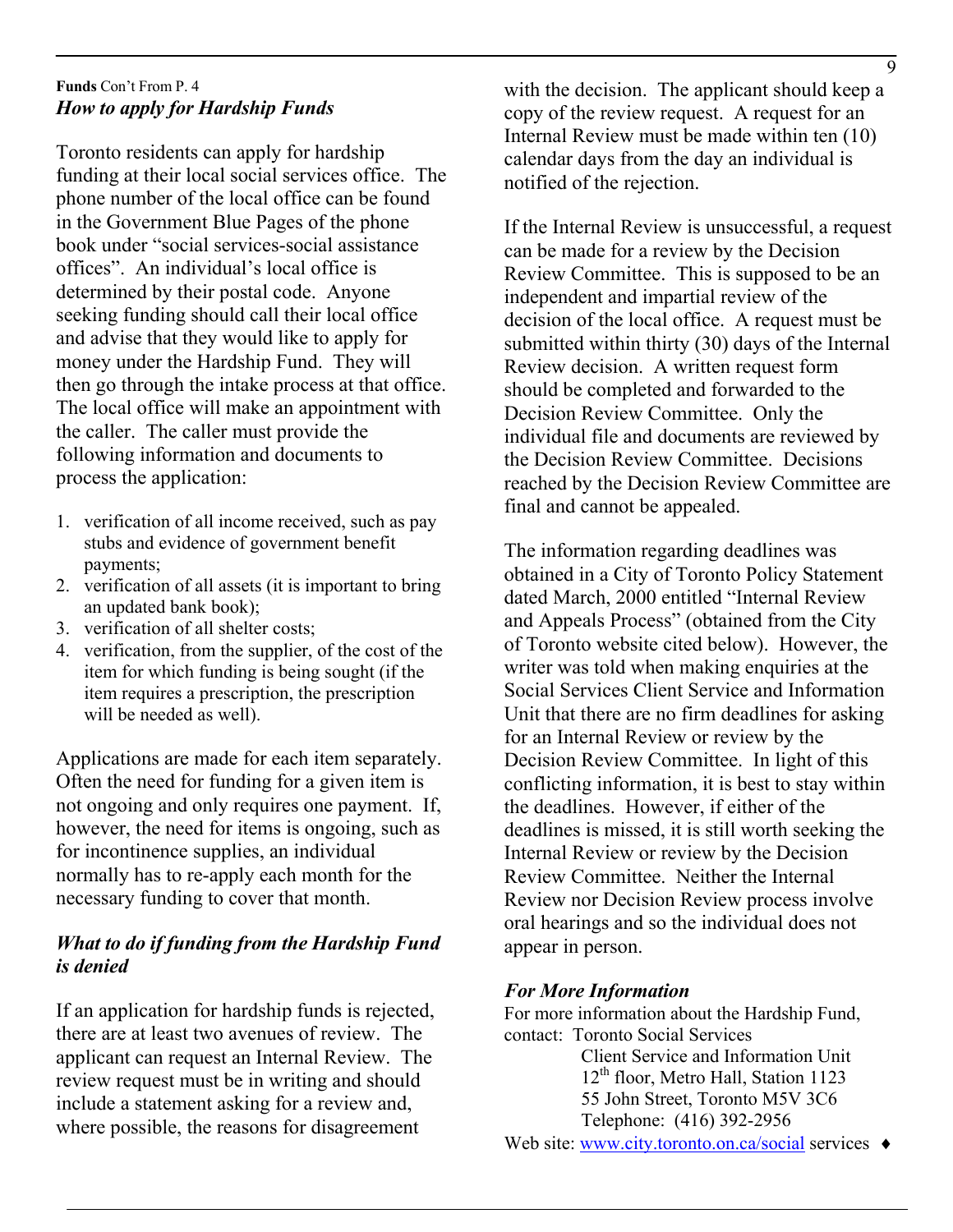### **INCREASED GAINS ELIGIBILITY FOR IMMIGRANTS**



The Ontario Budget 2000 included increased GAINS eligibility for some immigrants.

Previously, because of an anomaly in the legislation, certain low-income seniors were not eligible to receive the Ontario Guaranteed Annual Income Supplement (GAINS) benefits no matter how long they lived in Ontario. This applied to seniors who became eligible to receive Old Age Security benefits before they had lived in Canada for ten years, because they previously lived in a country with which Canada had an International Social Security Agreement.

In the Ontario Budget 2000, the Minister of Finance, The Honourable Ernie Eves, announced that, commencing July 1, 2000, all seniors residing in Ontario who are otherwise eligible for GAINS benefits, are now eligible for GAINS benefits if they have lived in Canada for ten years or more. The GAINS benefit entitles low-income Ontario seniors to a maximum monthly benefit of \$83.00. ♦

### **Canada's Social Security Agreements**

Antigua and Barbuda Argentina Australia Austria Barbados Belgium Chile Croatia Cyprus Czech Replubic Denmark Dominica Finland France Germany **Greece** Grenada Guernsey

Iceland Ireland Israel Italy Jamaica Jersey Korea Luxembourg Malta Mexico Morocco Netherlands New Zealand



Norway Philippines Poland Portugal St. Kitts and Nevis Saint Lucia St.Vincent and the Grenadines Slovakia Slovenia Spain Sweden Switzerland Trinidad and Tobago **Turkey** United Kingdom United States Uruguay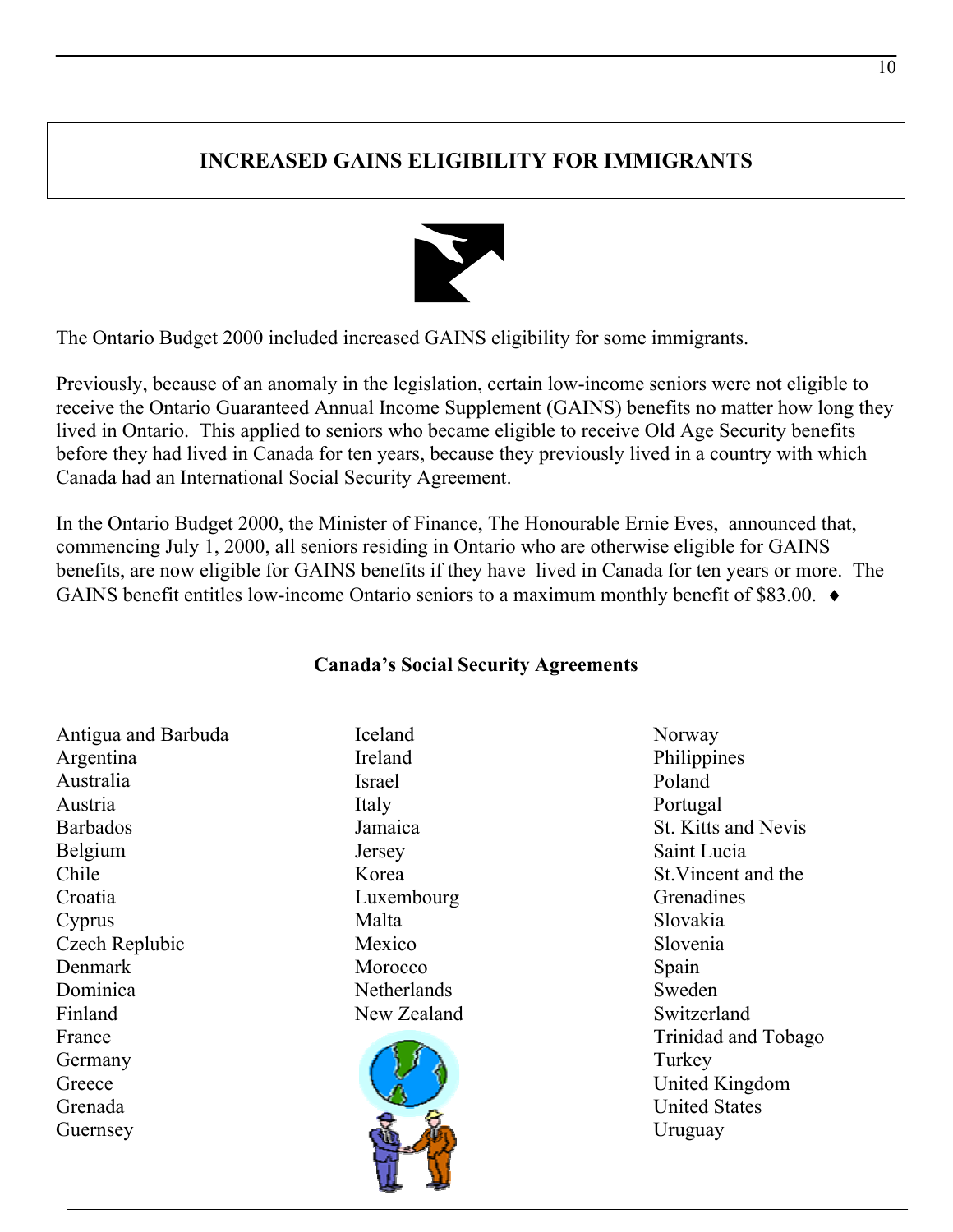### **Abuse Education, Prevention And Response Project**

The Advocacy Centre for the Elderly and the Haldimand-Norfolk Project on the Abuse of Older Adults were successful in obtaining funding from the New Trillium Foundation. This funding will allow us to conduct an Abuse Education, Prevention and Response Project across the Province of Ontario (January 2000 to December 31, 2002).

The overall outcome of this project is anticipated to be healthier communities whose members are trained to:

- assist older adults suspected of being abused and/or neglected, and
- co-ordinate their response(s) to such abuse when it occurs.

This outcome will be achieved via the facilitation of one day Community Training Workshops and/or four day Connecting Module Workshops in various communities across the Province.

A great deal of interest, in terms of requests for information about the project and/or requests for the facilitation of workshops, has been shown in the project to date.

The Community Training Manual that accompanies the Community Training Workshop has been written and two Community Training Workshops have been conducted. The first was held in Whitby and attended by community representatives from across Durham Region. The second was held in Oakville and attended by community representatives from across Halton Region.

In the fall of 2000 Community Training Workshops will be held in London and Brantford and the first Module of the four Connecting Module Workshops will be facilitated in Hastings/Prince Edward County.

In 2001 Community Training Workshops will be facilitated in Peterborough and Thunder Bay, and the remaining three Modules of the Connecting Module Workshops will be facilitated in Hastings/Prince Edward County.

If you would like more information on the Abuse Education, Prevention and Response Project and/or the Community Training and Connecting Module Workshops, please contact: Ms Joanne Preston, Project Co-Ordinator, at (519) 583-2281 or e-mail  $\frac{1}{\text{precision}(a)}$  nornet.on.ca.



In June 2000 Margaret Parris became the first ACE employee to retire!

Margaret joined the ACE staff in December of 1986, just 2 ½ years after ACE opened. Since that time Margaret's was often the friendly voice on the telephone; she also provided secretarial support to the five ACE lawyers and assisted with the intake process. Her contribution to the work of ACE was significant and she will be missed.

During Margaret's career the office setting changed greatly. From the manual typewriter and copies made using carbon paper to the computer, the photocopier and the fax. It is hard to believe that during Margaret's years at ACE this technology became standard office equipment!

As with many people who retire, Margaret has many plans and will probably be busier than ever travelling and visiting her grandchildren. All at ACE wish Margaret and her family the very best.